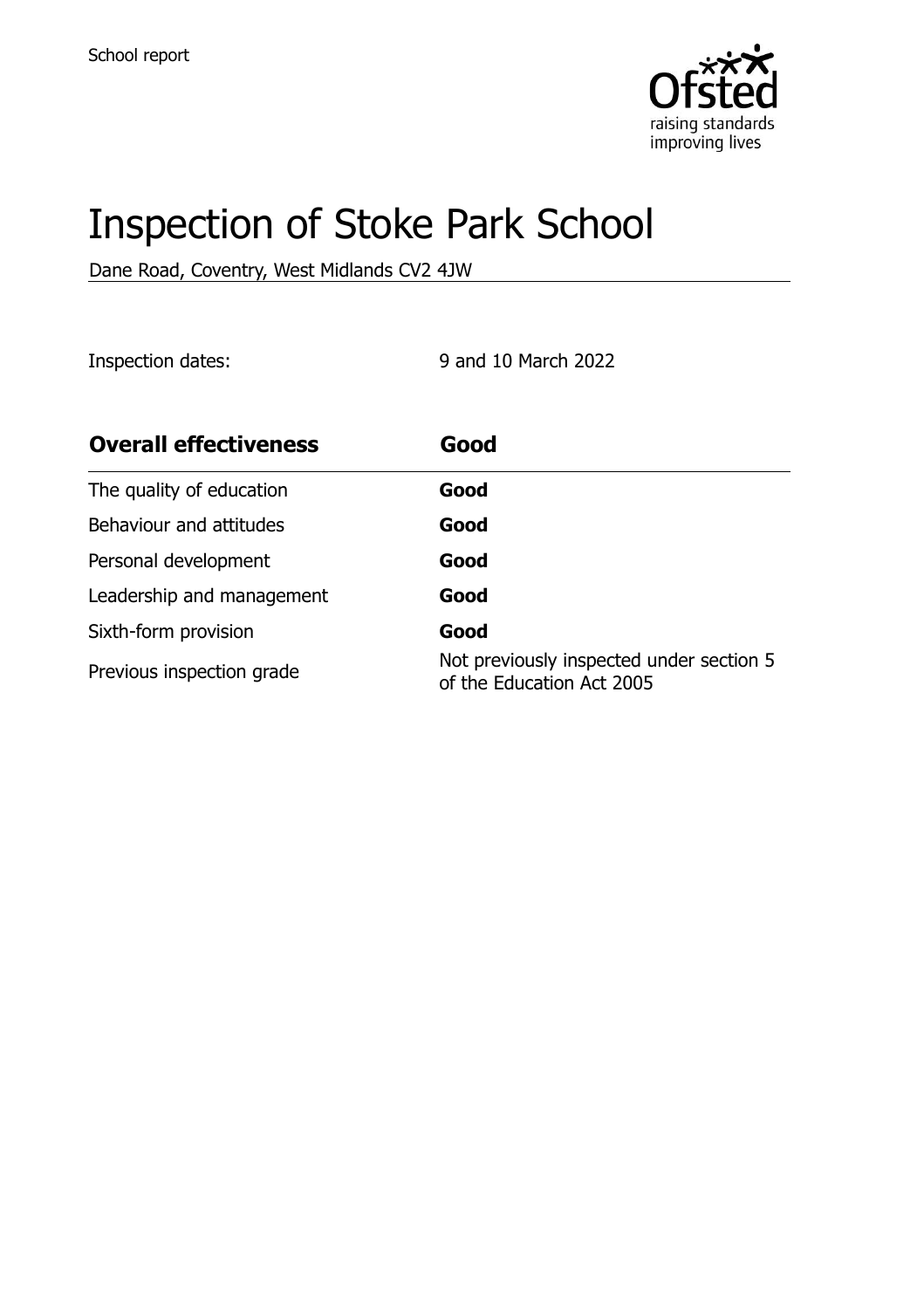

## **What is it like to attend this school?**

The headteacher, ably supported by the trust and staff, has set high expectations for all. Pupils know what is expected of them. They are proud to be members of Stoke Park School. The school's values of 'pride, respect, independence, determination and excellence' are evident daily.

Pupils attend school regularly and behave well. They are courteous to each other, and to staff and visitors. Pupils enjoy lessons and have positive attitudes to their learning and that of others. In Year 7, in 'The Bridge', staff equip pupils with the skills they need to learn well. Consequently, they are well prepared for future years.

Pupils are safe and happy and learn well. They do not worry about bullying. They know to whom to report concerns. If bullying does happen, staff sort it out quickly.

Pupils take part in a wide range of lunchtime and after-school clubs. For example, many performed in a production of 'The Wizard of Oz'. In the sixth form, students enjoy academic and work-related courses. Most choose to go on to university.

Pupils celebrate their differences in many ways, for example by leading the school's equality and diversity group. They run assemblies and workshops for pupils and staff. Other schools visit Stoke Park School to learn how it promotes equality.

#### **What does the school do well and what does it need to do better?**

School leaders' efforts have transformed this school. They have planned an ambitious and well-sequenced curriculum in almost all subjects. For instance, pupils can study Latin, and this helps them to learn French. In English, Year 7 pupils read a range of challenging books, including 'The Tempest' and 'Dr Faustus'. This broadens their vocabulary, enabling them to access unfamiliar texts in other subjects. However, on occasion, the curriculum is not ambitious enough in key stage 3.

Leaders have introduced effective ways to support pupils who need to be better readers. Teachers help them to improve by using books matched to their phonics knowledge. In many lessons, pupils read aloud more detailed texts. Consequently, most are confident readers.

School leaders have worked well to improve the curriculum. In modern foreign languages, leaders have thought carefully about when and what pupils will learn. As a result, more pupils have chosen to study French at GCSE. Pupils believe that they can succeed in learning a language. Consequently, the number of pupils entered for the English Baccalaureate is increasing.

Teachers have thought carefully about the order in which pupils learn new knowledge. For example, in history, pupils develop their knowledge of democracy over time. Pupils build up their knowledge sequentially by studying key events, such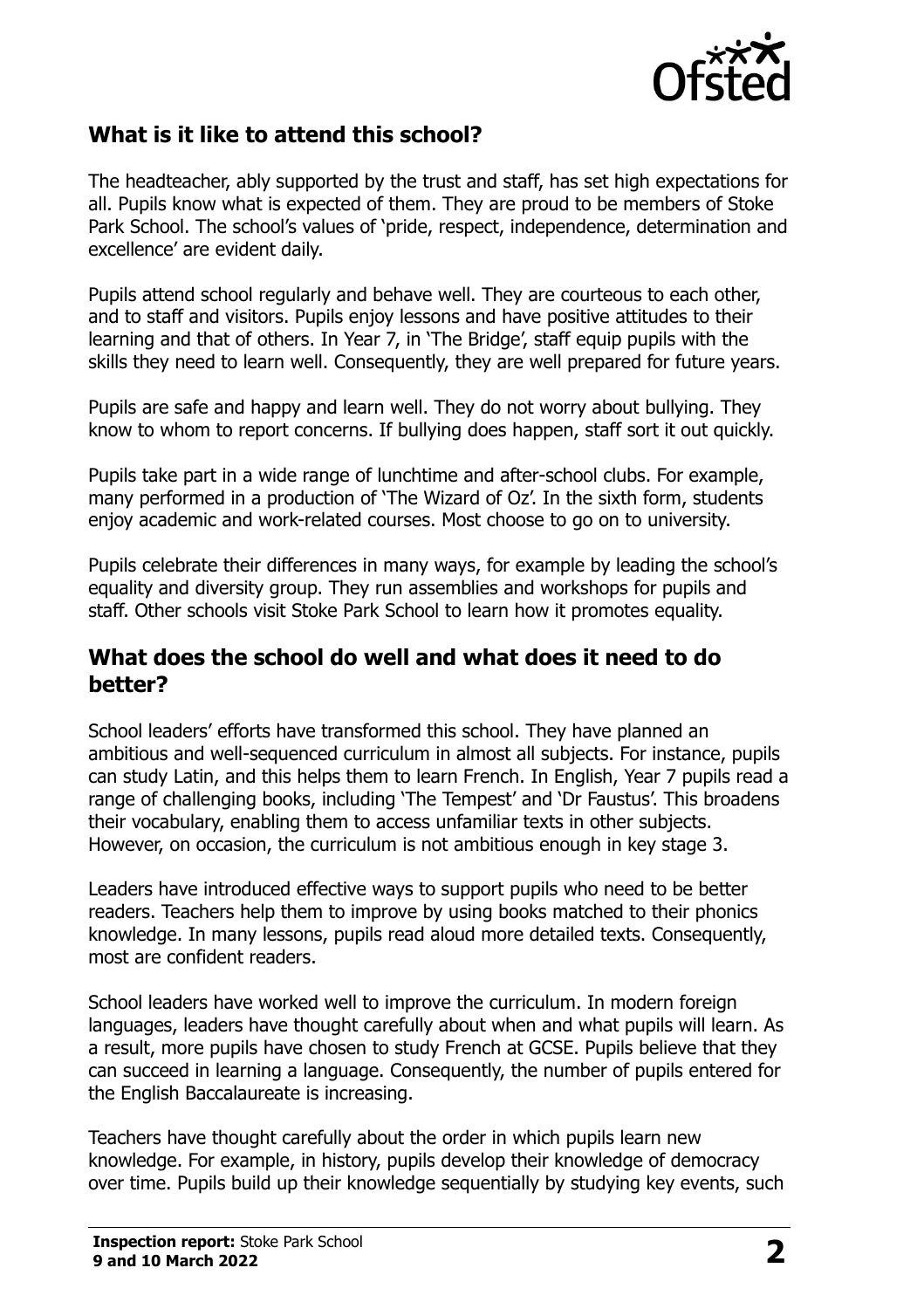

as Magna Carta in Year 8 and universal suffrage in Year 9. As a result, pupils gain a rich understanding of complex historical concepts.

Teachers assess pupils' work well to help them improve. In the sixth form, students build on their previous learning well. Teachers check what students can do skilfully. This helps students think about what they need to do to improve their work. In art, students could explain how they had created their project from an initial pencil sketch to a final art piece. As a result, they created artwork worthy of exhibition.

Teachers work with learning support assistants to shape appropriate tasks for pupils with education, health and care plans. In mathematics, for example, pupils with autism spectrum disorder have opportunities to work silently. This helps them to focus and develop their learning.

Leaders give teachers accurate information about pupils with special educational needs and/or disabilities (SEND). Most teachers select resources and design tasks that help pupils with SEND flourish. However, some teachers do not use this information well. Subsequently, a minority of pupils with SEND struggle to understand new concepts and ideas.

Pupils experience a rich personal development curriculum. Pupils know the difference between right and wrong. They care about their environment, locally and globally. They treat others well and develop good relationships with their peers.

Pupils benefit from a good-quality careers programme. They attend well-planned careers events in Coventry and Birmingham. Many pupils participate in university programmes before they leave school. These experiences motivate pupils to be ambitious and aspirational.

### **Safeguarding**

The arrangements for safeguarding are effective.

The designated safeguarding lead provides staff with regular safeguarding briefings. Leaders ensure that staff are recruited safely and in line with government guidance. Staff know when to refer a safeguarding concern. Leaders know what risks pupils face locally. They work closely with local agencies to help pupils stay safe. Pupils feel safe in school.

Staff support pupils' mental well-being appropriately. Three therapy dogs, Dexter, Peggy and Milo, help to reduce pupils' anxieties. Pupils know whom to speak with if they need help. Pupils learn how to be safe online and how to avoid 'toxic' relationships.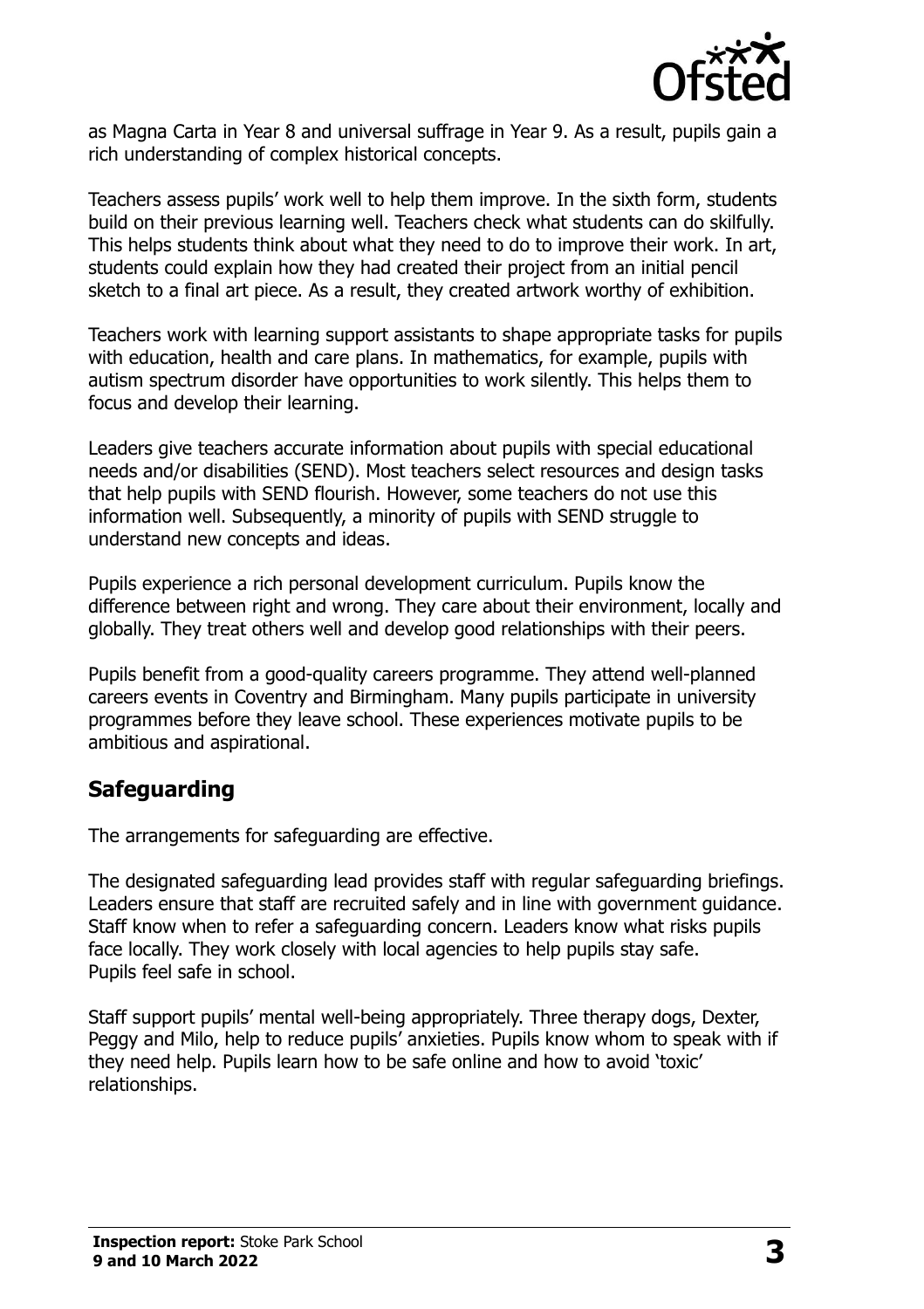

# **What does the school need to do to improve?**

#### **(Information for the school and appropriate authority)**

- School leaders have not consistently checked that pupils with SEND are provided with the right resources and tasks to aid their learning in all lessons. Consequently, some pupils with SEND struggle to learn as well as they could. Leaders need to make sure that all pupils with SEND receive high-quality support in all subjects and in all year groups.
- $\blacksquare$  In geography, the key stage 3 curriculum lacks ambition and does not provide pupils with the skills required for future study. For example, pupils do not learn about glaciation. As a result, pupils' learning is not sufficiently broad. Leaders need to ensure that the geography curriculum has sufficient breadth, depth and ambition.

### **How can I feed back my views?**

You can use [Ofsted Parent View](http://parentview.ofsted.gov.uk/) to give Ofsted your opinion on your child's school, or to find out what other parents and carers think. We use information from Ofsted Parent View when deciding which schools to inspect, when to inspect them and as part of their inspection.

The Department for Education has further quidance on how to complain about a school.

If you are the school and you are not happy with the inspection or the report, you can [complain to Ofsted.](http://www.gov.uk/complain-ofsted-report)

### **Further information**

You can search for [published performance information](http://www.compare-school-performance.service.gov.uk/) about the school.

In the report, '[disadvantaged pupils](http://www.gov.uk/guidance/pupil-premium-information-for-schools-and-alternative-provision-settings)' refers to those pupils who attract government pupil premium funding: pupils claiming free school meals at any point in the last six years and pupils in care or who left care through adoption or another formal route.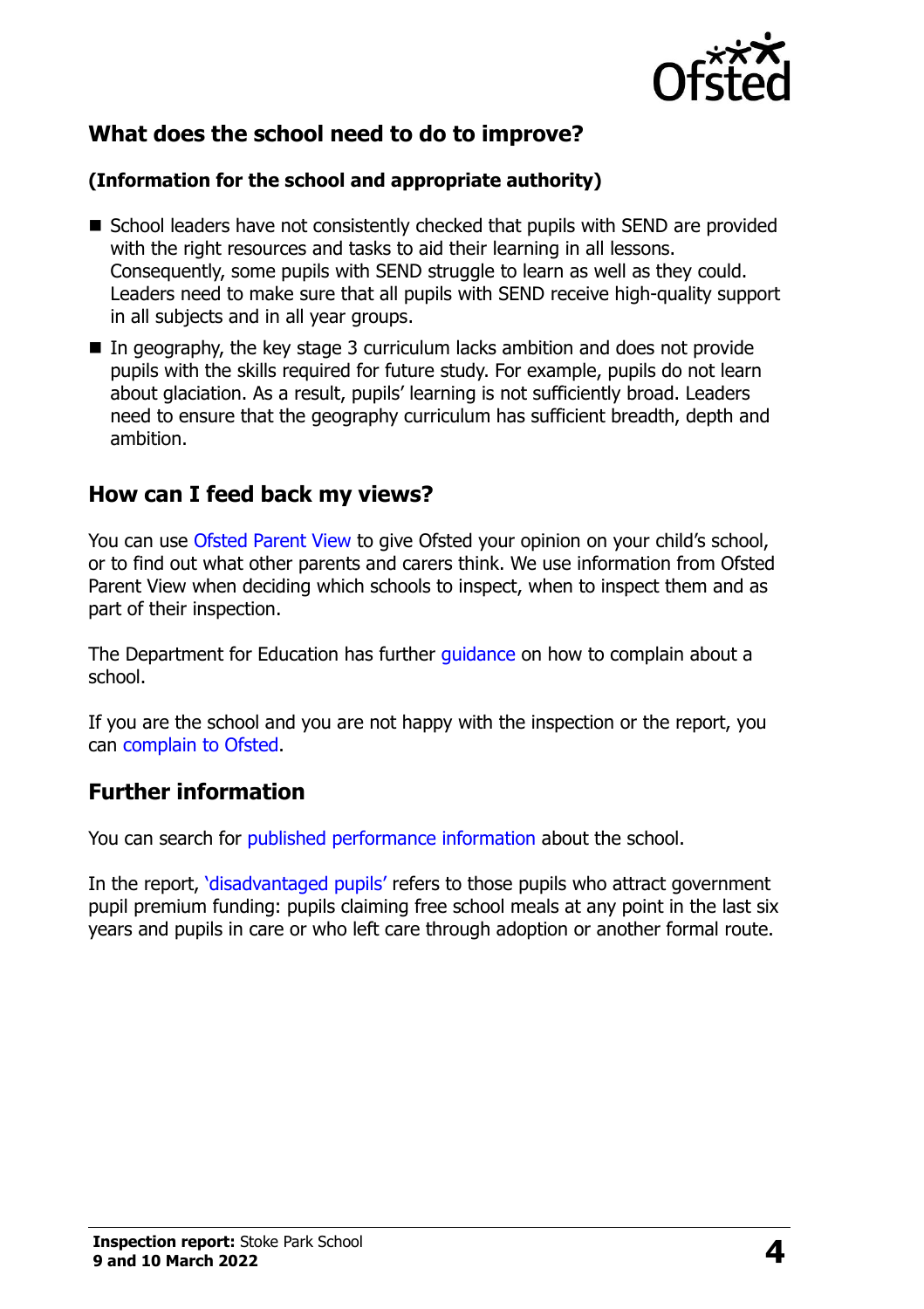

# **School details**

| Unique reference number                            | 145179                        |
|----------------------------------------------------|-------------------------------|
| <b>Local authority</b>                             | Coventry                      |
| <b>Inspection number</b>                           | 10210290                      |
| <b>Type of school</b>                              | Secondary comprehensive       |
| <b>School category</b>                             | Academy sponsor-led           |
| Age range of pupils                                | 11 to 18                      |
| <b>Gender of pupils</b>                            | Mixed                         |
| <b>Gender of pupils in sixth-form</b><br>provision | Mixed                         |
| Number of pupils on the school roll                | 1,019                         |
| Of which, number on roll in the<br>sixth form      | 120                           |
| <b>Appropriate authority</b>                       | Board of trustees             |
| <b>Chair of trust</b>                              | <b>Christine Assheton</b>     |
| <b>Principal</b>                                   | Natalie Rock                  |
| Website                                            | www.stokepark.coventry.sch.uk |
| Date of previous inspection                        | Not previously inspected      |

# **Information about this school**

- The school joined The Futures Trust in October 2017.
- The principal took up post in November 2018, initially as head of school, and as headteacher in February 2020.
- A small number of pupils attend off-site alternative provision. The providers, located in Coventry, meet the Department for Education's statutory requirements for registration.
- The school meets the requirements of the Baker Clause, which requires schools to provide pupils in Years 8 to 13 with information about approved technical education qualifications and apprenticeships.

# **Information about this inspection**

Inspectors carried out this inspection under section 5 of the Education Act 2005.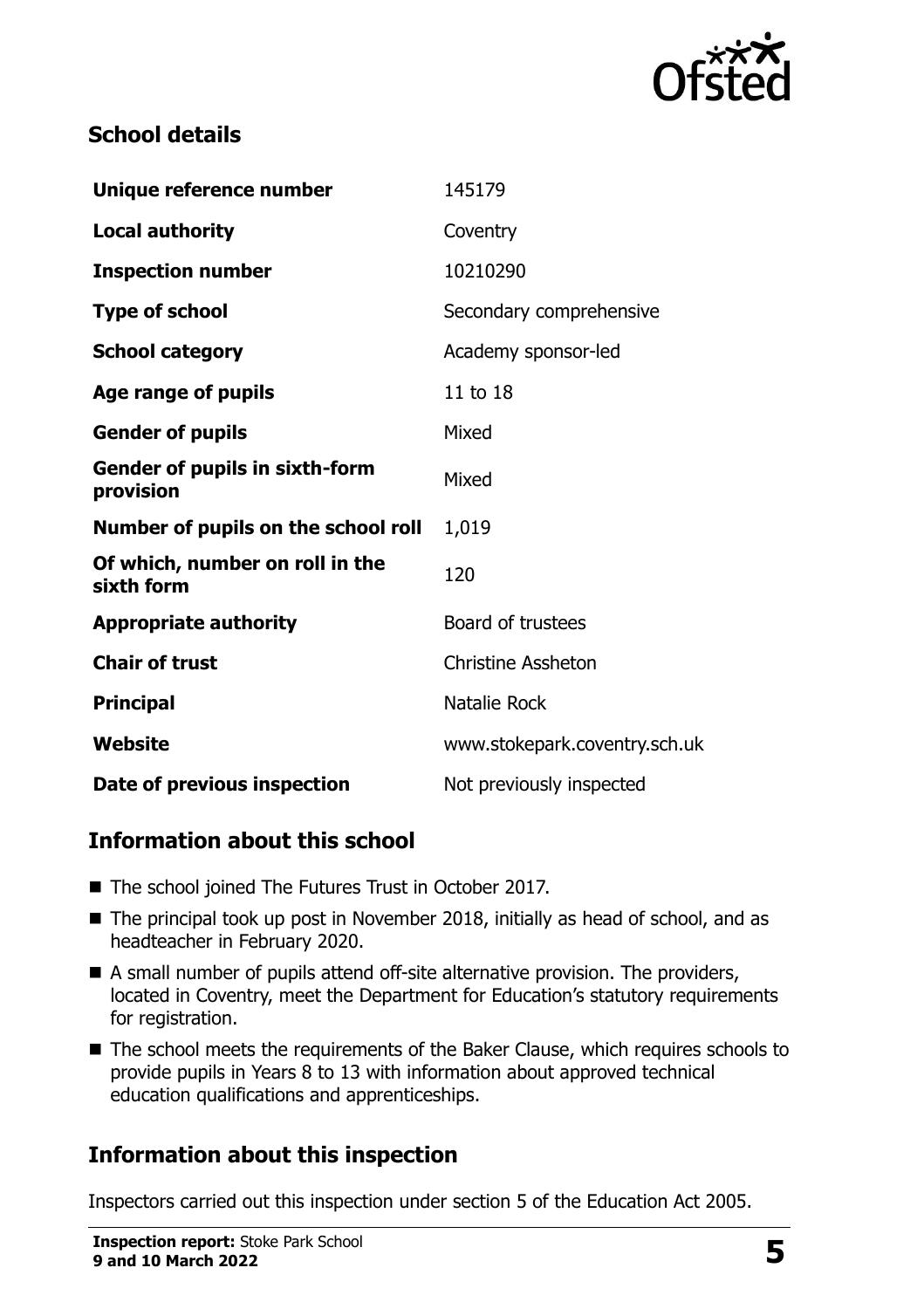

This was the first routine inspection the school had received since the COVID-19 pandemic began. Inspectors discussed the impact of the pandemic with leaders, and have taken that into account in their evaluation of the school.

- The inspectors met with members of the senior leadership team, members of the governing body, the chief executive officer for the trust and members of the executive team.
- Inspectors carried out deep dives in these subjects: English, mathematics, modern foreign languages, history and geography. For each deep dive, inspectors met with subject leaders to talk about the curriculum and made visits to a sample of lessons. They spoke with all subject teachers, not just those whose lessons they visited, and met with a selection of pupils.
- Inspectors spoke with leaders responsible for personal development and visited personal development sessions in most year groups. Inspectors talked with pupils in key stages 3 and 4, as well as with sixth-form students.
- Inspectors checked the single central record. They spoke with designated safeguarding leads about safeguarding and child protection procedures. They talked with a broad range of pupils across all key stages and discussed safeguarding with governors. Inspectors discussed safeguarding training with staff.
- The views of parents and carers who had completed Ofsted Parent View, Ofsted's online questionnaire, were considered. These included free-text responses. Inspectors took account of staff responses to the staff questionnaire and responses to the pupil questionnaire.
- Inspectors looked at a range of documentation, including records relating to attendance, bullying and behaviour. They took account of a range of curriculum documents, including those related to the Baker Clause and to relationships and sex education and health education.

#### **Inspection team**

| Antony Edkins, lead inspector | Ofsted Inspector        |
|-------------------------------|-------------------------|
| Caroline Hoddinott            | Ofsted Inspector        |
| Mike Onyon                    | <b>Ofsted Inspector</b> |
| Peter Kent                    | Ofsted Inspector        |